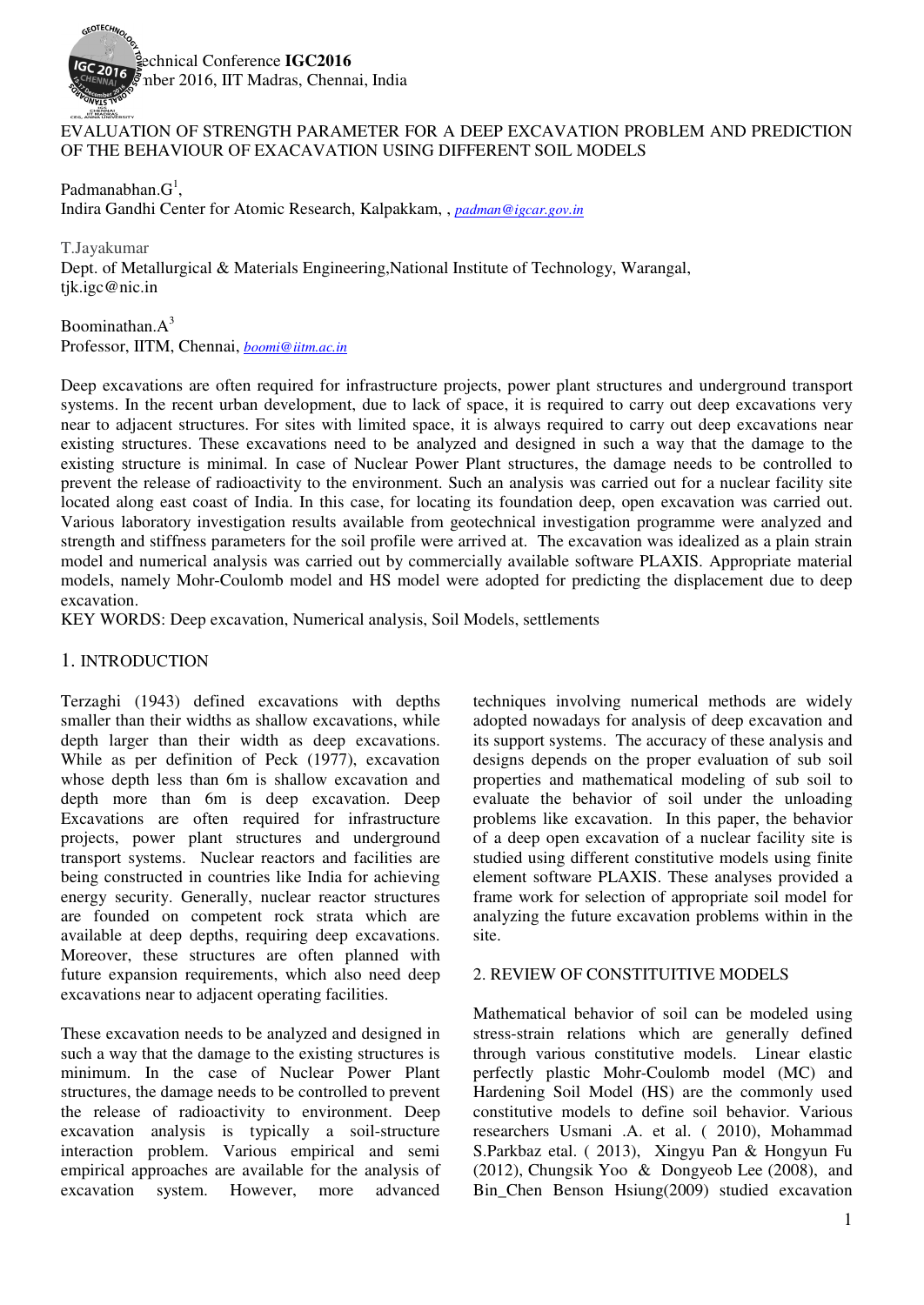behavior and predicted ground surface settlements, wall displacements, earthpressure and bending moment distributions using Mohr-Coloumb model and HS Model. However all these numerical analyses only include one type of soil model for the entire analysis. Moreover, these analyses were carried out for supported deep excavations. From the literature, it is observed that Mohr-Coloumb model in general predicts the behavior of deep excavation in sandy soil. However, to predict the behavior of silty sand/clayey sand, different models like Hardening soil model need to be used. As the present site consists of loose to dense sand at top, followed by silty sand and residual soil, a combination of Mohr-Coulomb model for top sand layer and HS model for silty sand layer was adopted to predict the behavior of excavation.

# 3. GEOLOGY OF SITE

The site is located on the coastal plains comprising of beach deposits. The sediments are made up of sand, yellowish brown silty sands more oxidized owing to relative age. There exists a minor topographical break between this unit and the younger geomorphic unit indicating receding of the sea in geological time. The older beach is made up of fine to medium grained sand. Geologically the area is occupied by crystalline rocks of Archaean to late Proterozoic age mainly composed of Charnockite rocks.

## 4. CHARACTERIZATION OF SITE

Geotechnical investigation carried out at the site indicates that the site consists of loose to medium sand followed by dense sand. This sand layer is followed by Silty sand and residual soil. Competent

Table 1: Idealized Thickness of layer and Standard Penetration Test N Values

| Layer                | <b>Thickness</b><br>of layer<br>(m) | Range<br>in SPT<br>values | of<br>Design<br>N values<br><b>SPT</b> |
|----------------------|-------------------------------------|---------------------------|----------------------------------------|
| Loose Sand           | 0.7                                 | $8-10$                    | 9                                      |
| Medium<br>Sand       | 3.3                                 | 14-30                     | 27                                     |
| Dense Sand           | 3.4                                 | $31 - 64$                 | 48                                     |
| Silty/clayey<br>Sand | 5.6                                 | 18-25                     | 22                                     |
| Residual<br>Soil     | 5.4                                 | 19-38                     | 29                                     |

rock is available at a depth of 15m to 20m below the existing ground level. The thickness of each layer and average Standard Penetration Test N values observed are given in Table 1.

## 4.1 STRENGTH PARAMETERS

SPT N values are generally correlated with strength properties of soil material. Various empirical relations are available correlating SPT N values and angle of internal friction. However, Unconsolidated Undrained direct shear test(UU) and Consolidated Drained direct Shear test (CD) were carried out for sand, silty/clayey sand and residual soil, as a part of site characterization. The results of these direct shear tests were analyzed to establish site specific correlations between corrected SPT N values and strength parameters namely cohesion and angle of internal friction.The strength properties for various soil layers are given in Table 2.

|  | Table 2: Strength properties for analysis |  |
|--|-------------------------------------------|--|
|  |                                           |  |

| Layer             | Drained  | Drained Angle of  |
|-------------------|----------|-------------------|
|                   | Cohesion | internal friction |
|                   | (kPa)    |                   |
| Loose Sand        |          | 32                |
| Medium Sand       |          | 40                |
| Dense Sand        |          | 45                |
| Silty/Clayey Sand | 29       | 32                |
| Residual soil     | 31.63    | 31                |

## 4.2 STIFNESS PARAMETERS

Young's Modulus is the commonly used stiffness parameter for analysis of excavation. Existing empirical relations of Young's Modulus with SPT N values were considered for determination of Young's Modulus required for this excavation analysis. Various empirical relations available were used for estimation of Young's Modulus. These empirical relations provided a wide range of Young's Modulus for the estimated value of N. Stiffness parameter provided by Bowles ( 1997) is a lower bound value and hence used for excavation analysis. Range of Young's Modulus and Design Young's Modulus are given in Table 3.

Table 3: Estimation of Young's Modulus of Sandy Soil

| Layer                     | Range of E $(kPa)$ Design E $(kPa)$ |       |
|---------------------------|-------------------------------------|-------|
| Loose sand                | 12000-48300                         | 25300 |
| Medium Sand 21000-78300   |                                     | 44000 |
| Dense sand                | 31500-139200                        | 59200 |
| Silty Sand                | 8400-11840                          | 10450 |
| Residual soil 39750-70450 |                                     | 51400 |

Stress dependent stiffness according to a power law (*m*), plastic straining due to primary deviatoric loading  $(E \text{ref } 50)$ , plastic straining due to primary compression E(Eref *oed*), elastic unloading/reloading input parameters (*E<sup>ref</sup> ur*, v*ur*) were considered for HS model in addition to the failure criterion according to the Mohr-Coulomb model( *c,* φand ψ)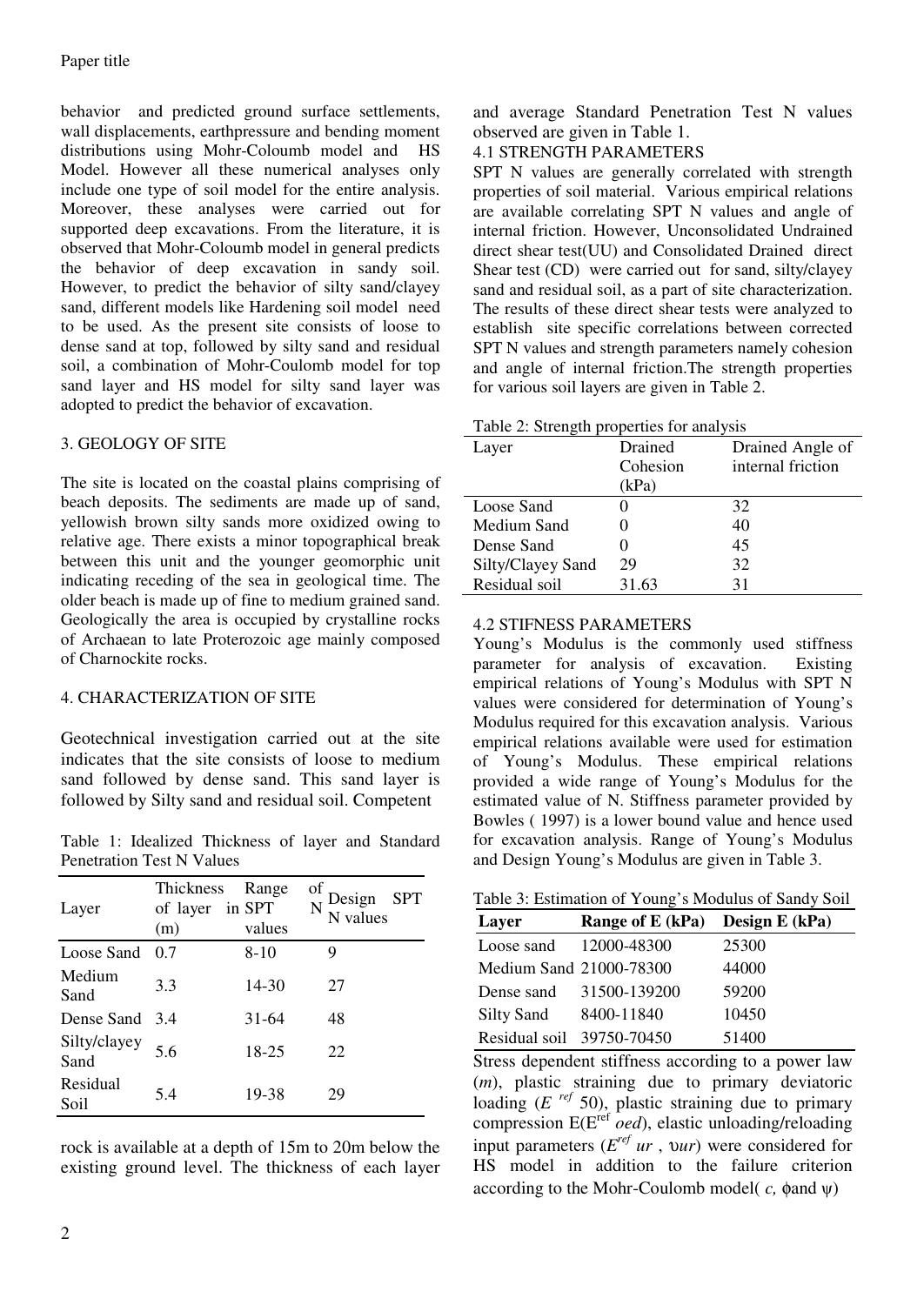### 5.0 ANALYSIS OF IDEALIZED EXCAVATION PROFILE

Excavation profile for the site was idealized from the geotechnical investigation results and the profile used for excavation analysis is indicated in Table 1. A typical idealized soil profile is shown in Fig 1. The excavation is carried out as open type excavation. The excavation is carried out in the form of benches. A 2.0m wide berm is also provided between the benches. A slope of 1V:2H is provided in soil and 1V:1H is provided for residual soil. The total width of the excavation is 49m and the depth of the excavation is 18.4m. Initial water table was considered at 2.0m below the ground level. The effect of dewatering was considered by carrying out a drained analysis.



Fig1: Idealized Excavation Profile

From the estimated strength and stiffness parameters obtained from site investigations, an analysis was carried out using FE Software PLAXIS. The idealized excavation is carried out through eight phases. Eight Phases of excavation is defined as (i) excavation of top loose sand layer up to 0.7m (ii) excavation up to 3.5m (iii) excavation up to 4.0m and creation of first berm (iv) excavation up to 7.0m (v) excavation up to 7.3m and creation of second berm (vi) excavation up to 10.5m (vii) excavation upto 12.9m and creation of third berm (viii) excavation upto 18.4m. Basically two soil models as explained in previous sections namely, Mohr-Coulomb model and HS model were used to predict the excavation behavior. In the first case, Mohr-Coulomb model was considered for all the soil layers and in the second analysis for top sand layers, Mohr-Coulomb Model was considered and for silty sand and residual soil, HS Model was considered.

## 5.1 ANALYSIS USING MOHR-COLOUMB MODEL

The excavation was idealized into eight phases and drained analysis was carried out. Total displacement, horizontal displacement and vertical displacement were obtained using at the end of each stage of the excavation. Typical plots of vertical displacement and horizontal displacement at the end of excavation are results indicates that the maximum vertical displacement occur at fifth phase which is 48.69mm. At the end of excavation, the vertical displacement is 43.19mm. The +ve sign indicates heave and –ve sign indicates settlement. At the excavation surface, heave was observed and behind the excavation face, settlement was observed during all the phases.

#### 5.2 ANALYSIS USING HS MODEL

Stress–strain properties for Silty sand and residual layer encountered at site were modeled using HS model. Maximum vertical displacement is noted at the end of  $5<sup>th</sup>$  phase of excavation which is 26.17mm. At the end of excavation, the vertical displacement is 21.31mm.



Fig 2: Vertical Displacement Profile at the end of excavation



Fig 3 : Horizontal displacement Profile at the end of excavation

#### 6.0 DISCUSSION OF RESULTS

Comparison of results indicates that the maximum displacement predicted by Mohr-Coloumb model is higher than that predicted using HS model which is attributable due to consideration of unloading stiffness properties of soil in HS Model. As a few strcutres will be located behind the excavation face, the settlement behind excavation line is required and accordingly the vertical settlement behind the excavation face is plotted from the face of excavation for  $5<sup>th</sup>$  Phase of excavation.